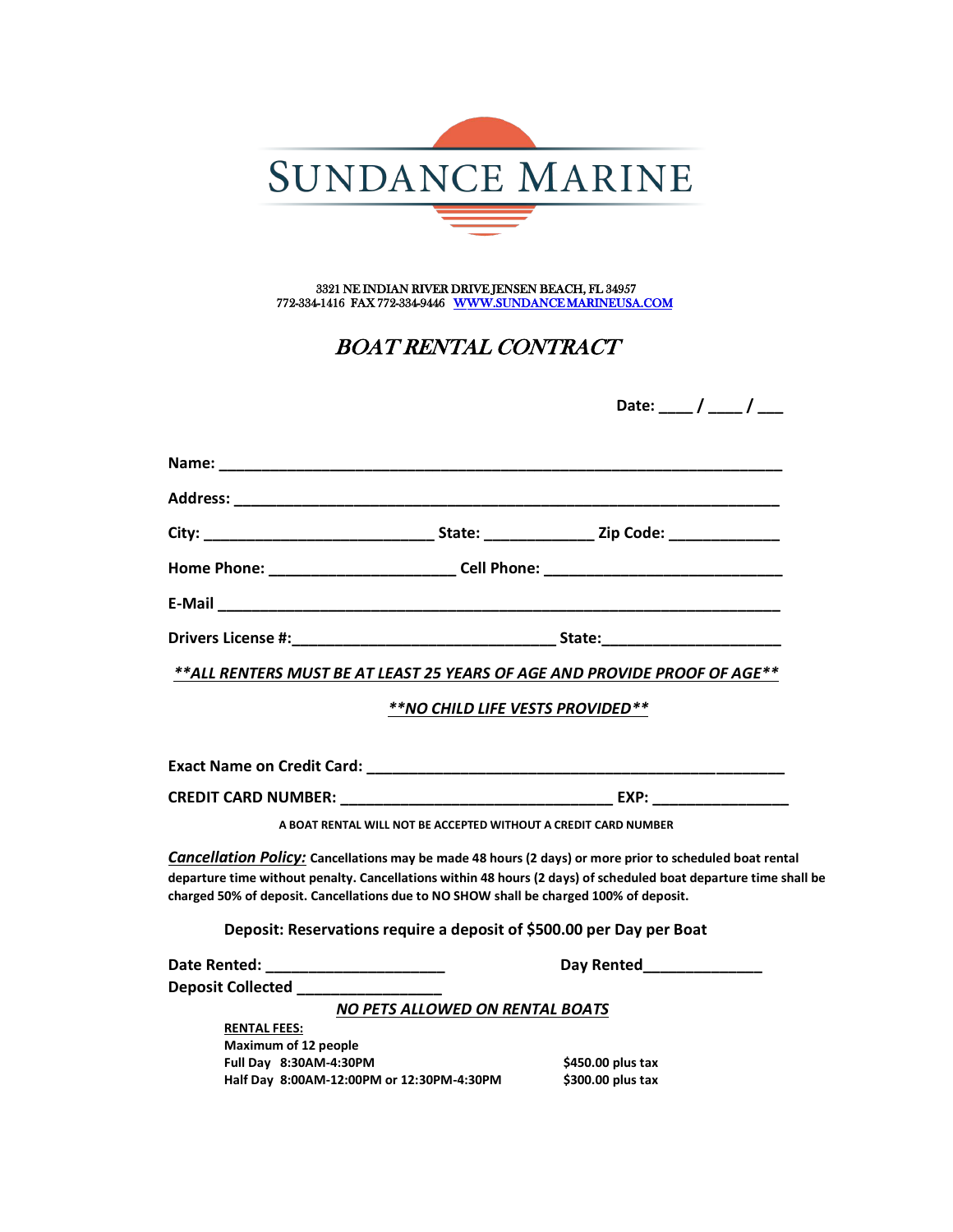**LESSOR reserves the right to cancel this rental agreement due to inclement or impending bad weather. Rental fees will be prorated based on**

*LEESEE TO READ ALL PAGES OF THIS AGREEMENT AND INITIAL EACH CLAUSE BEFORE SIGNING THIS DOCUMENT* **ln consideration of the agreement herein, Sundance Marine/South Florida Assets and Operations (herein after referred to as the**

**LESSOR) agrees lo lease to the undersigned (herein after referred to as the LESSEE) the craft and equipment described herein. ln the event the craft is not returned at time specified herein. Said LESSEE agrees to pay for OVERTIME at rate of \$50.00 per each half-hour. lnitial: \_\_\_\_ THE LESSEE CERTIFIES THAT HE/SHE HAS EXAMINED THE CRAFT AND EOUIPMENT AND FINDS IT ACCEPTABLE AND SUITABLE FOR THE PURPOSE FOR WHICH IT IS LEASED. THAT HE/SHE WILL OPERATE THE CRAFT IN ACCORDANCE WITH ALL SAFETY**

**RULES AND REGULATIONS AS POSTED IN THIS OFFICE OR ON THE CRAFT, AND FURTHER CERTIFIES THAT HE/SHE HAS READ AND UNDERSTANDS SAID RULES AND REGULATIONS. lnitial: \_\_\_**

**LESSEE AGREES TO REPORT ANY ACCIDENT, MALFUNCTION OR BREAKDOWN OF RENTAL CRAFT TO LESSOR IMMEDIATELY IN ACCORDANCE WITH THE MALFUNCTION/BREAKDOWN CLAUSE WHICH FOLLOWS.**

**This certifies that I (We), the LESSEE (S) am/are experienced and capable in all aspects of the handling and operation of the craft such as the one rented above. LESSEE agrees said craft will not be occupied by a greater number of persons that is shown in this rental agreement. I the LESSEE (S) am/are aware of the NO WAKE areas and am/are responsible for any damaged caused by my wake. I the LESSEE (S) will not remove any equipment from St Lucie ICW. WATER SKIING, TOWING, AND/OR NIGHT OPERATION OF RENTAL BOATS AN EQUIPMENT IS FORBIDDEN,** *NO* **EXCEPTION, LESSEE IS LIABLE.**

**I authorize and allow Sundance Marine to charge my credit card for any damages or loss of equipment. Boat rental price does not include refueling, oil or tax. Boat must be refueled at Sundance Marine.**

**The LESSEE acknowledges he/she has carefully examined the craft and finds it suitable for the purpose for which it is leased, and that or other accessory equipment is in suitable and acceptable condition: that he/she will maintain both craft and equipment in a safe, dependable condition while in he/she has custody.**

**A major credit card authorization (VISA, MasterCard, Discover, American Express) in the amount of five hundred dollars (\$500.00) shall be retained by the LESSOR as partial compensation for failing to return said rental craft in as good condition, ordinary wear and tear excluded, as when received; for reimbursement of articles damaged, missing or broken; upon return of craft by LESSEE. lnitial: \_\_\_**

**LESSEE agrees not to use, nor permit the use:**

**a. of the rental craft for any unlawful purpose;**

**b. of the rental craft in a careless or negligent manner;**

**e. of the rental craft while under the influence of liquor or narcotics; or** *any* **other drugs**

**d. by any other person not the signatory of the agreement, or not equally qualified.**

**e. of the rental craft after dark.**

**LESSEE acknowledges his/her responsibility for the safe and proper operation of the craft; and for the safety and welfare of other boaters, persons, and passengers. It is AGREED AND UNDERSTOOD BY LESSEE that the LESSOR shall not be held liable for damages, inconvenience or time lost caused by accident. breakdown or malfunction of the rental craft. LESSEE FUTHER AGREES to indemnify and hold harmless the LESSOR and its agents, affiliates and personnel from, and against any and all claims for loss of or damage to property or injury to persons (including death) resulting through the use, operation or possession of said rental craft. LESSEE further agrees to hold the LESSOR harmless should loss or damages occur to any LESSEE'S personal property while carried in, or on, the rental craft, including loss or damage by fire, water, theft or any other causes whatsoever.**

**LESSEE expressly agrees to indemnify and hold LESSOR and its agents, affiliates and personnel, harmless of, from and against any and all loss, cost, damages, attorney fee and/or liability in connection with the enforcing of the forgoing rental contract by LESSOR, including expense incurred in connection with attempting to collect delinquent rent and in the event of suit by LESSOR, to recover possession of said rental property and/or to enforce any terms, conditions and/or provisions hereof. It is understood and agreed that Venue and any action hereunder shall be in the county of LESSOR.**

**In the event of malfunction, breakdown, or if any defect Is discovered after acceptance of the rental craft the LESSEE will immediately report it to LESSOR. Continued use of it shall entirely all the LESSEE'S risk and thus LESSEE assumes all liability of injury and damage to all persons and property that may become involved by its continued use.**

**LESSOR'S ability to provide a rental craft if reserved, is contingent upon and subject to the return of the unit by the previous lessee, or any other cause beyond LESSOR'S control. lnitial: \_\_\_**

**lnitial: \_\_\_**

**lnitial: \_\_\_**

**lnitial: \_\_\_**

**lnitial: \_\_\_**

**lnitial: \_\_\_\_**

**lnitial: \_\_\_**

**lnitial: \_\_\_**

**lnitial: \_\_\_**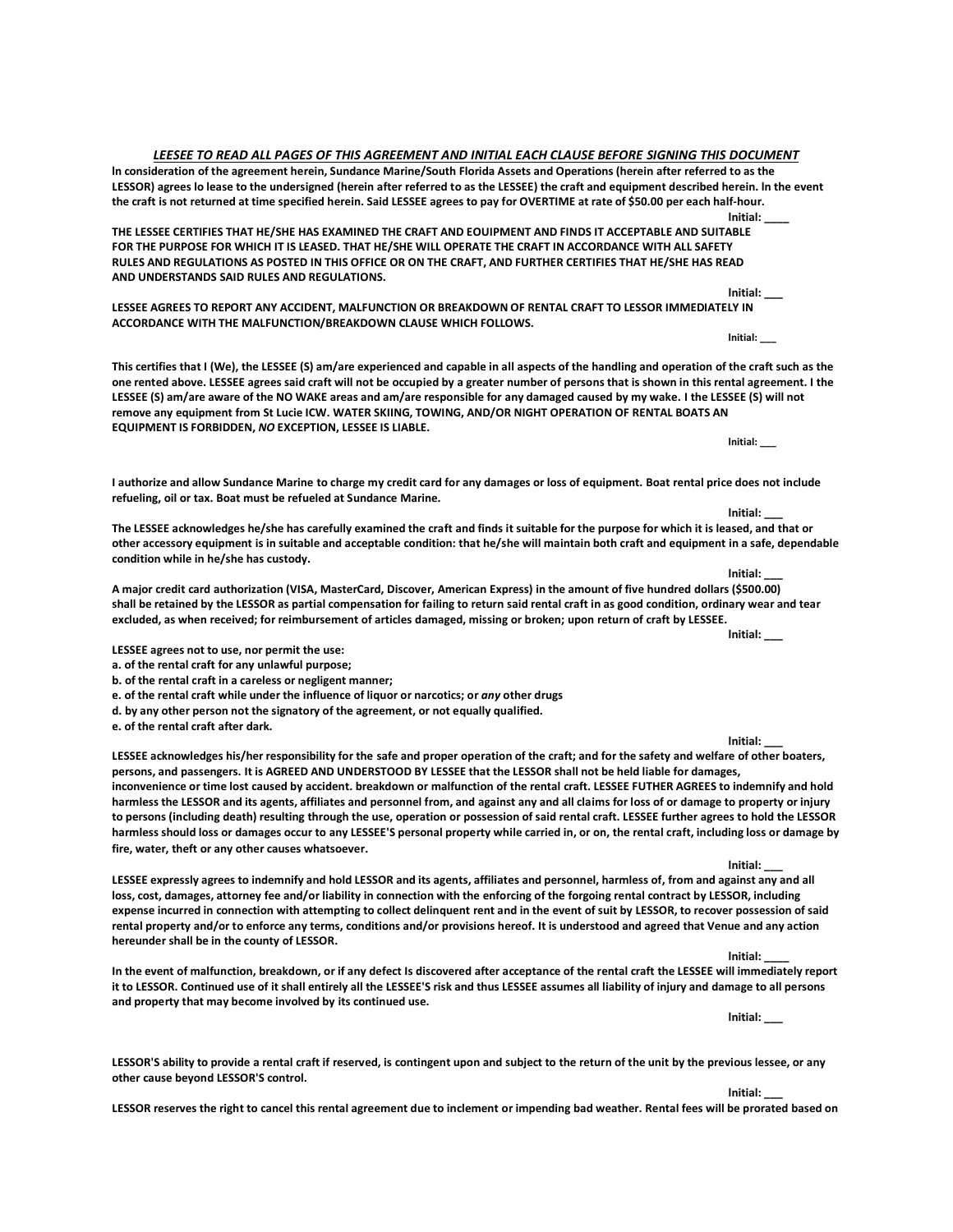**lnitial: \_\_\_ Should any term or condition of Rental Agreement be held void or unenforceable, then that term shall be deemed severed from this Agreement and the unenforceable, then that term shall be deemed severed from this Agreement and the enforceability and the remainder** 

**THE TERMS AND CONDITIONS ON B0TH SIDES OF THIS CONTRACT CONTAINS THE ENTIRE UNDERSTANDING BETWEEN LESSEE AND LESSOR ANO NO OTHER REPRESENTATION OR INDUCEMENT, ORAL OR WRITTEN, HAS BEEN MADE WHICH IS NOT INCLUDED IN THIS RENTAL AGREEMENT.**

**The rules and regulations contained herein and as posted ln the office, on the craft and /or the grounds by the LESSOR are for the safety and**

**I (WE) HAVE READ ALL PAGES OF THE AGREEMENT AND FULL Y UNDERSTAND THE TERMS AND CONDITIONS AS SET FORTH ON BOTH SIDES; THAT I (WE) ACKNOWLEDGE RECEIPT OF A COPY OF THIS AGREEMENT.**

**LESSOR: Sundance Marine by: \_\_\_\_\_\_\_\_\_\_\_\_\_\_\_\_\_\_\_\_\_\_\_\_\_\_\_\_\_\_\_\_\_\_\_\_\_\_\_\_\_\_\_\_\_\_\_\_\_\_\_\_\_ DATE: \_\_\_\_\_\_\_\_\_\_\_\_\_\_\_ LESSEE: \_\_\_\_\_\_\_\_\_\_\_\_\_\_\_\_\_\_\_\_\_\_\_\_\_\_\_\_\_\_\_\_\_\_\_\_\_\_\_\_\_\_\_\_\_\_\_\_\_\_\_\_\_\_\_\_\_\_\_\_\_\_\_\_\_\_\_\_\_\_\_\_ DATE: \_\_\_\_\_\_\_\_\_\_\_\_\_\_\_**

## **WAIVER AND RELEASE OF LIABILITY AGREEMENT – FLORIDA**

**shall not be affected and will remain in full force and effect.**

**assumes the responsibility that his/her family and or guest(s) will obey the rules.**

**I.DISCLAIMER - This Waiver and Release Agreement is applicable to all renters, operators, passengers, and users of equipment provided Sundance Marine/South Florida Assets and Operations... "(For purposes of this Waiver and Release, the term Sundance Marine/South Florida Assets Hereafter known as (SDM/SFAO) includes all principles, directors, officers, employees, agents, representatives, servants, assigns, successors, insurers and subsidiaries of SDM/SFAO. If any other rental agreement is supplemented with this Release, the provisions of this Release will prevail over any clauses in the rental agreement that are inconsistent with this Release. The undersigned agrees that he/she is a Iso signing this Release on behalf of undersigned's minor children. Renter agrees that he/she will disclose to SDM/SFAO all potential operators, passengers, and users of said rental equipment. Renter further agrees that in the event that he/she fails to notify SDM/SFAO of all potential operators, passengers, or users of said equipment, he/she will be personally liable for any damages to the undisclosed individuals, even if such damages arise out of the negligence or fault of SDM/SFAO.**

**II. ACKNOWLEDGEMENT OF RISKS - The undersigned hereby acknowledges that some, but not all of the risks of participating in watersport activities include: 1) Changing water flow, tides, currents, wave action and ships' wakes; 2) Collisions with any of the following: other participants, the watercraft, other watercraft, and manmade or natural objects; 3) Collision, capsizing, sinking or other hazard which results in wetness, injury, expose to the elements, hypothermia, drowning and/or death; 4) Attack by or encounter with insects and marine life forms, including, but not limited to sharks and/or sting rays; 5) Equipment failure or operator error; 6) My sense of balance, physical coordination, ability to operate equipment, swim and/or follow directions; 7) Wind, inclement weather, lightning. variances and extremes of wind, weather, and temperature, 9) Heat or sun related injuries or illnesses, including sunburn, sunstroke or dehydration of these risks is not complete and that unknown or unanticipated risks may result in injury, illness or death.**

## **lnitial: \_\_\_**

**lnitial: \_\_\_**

**III. EXPRESS ASSUMPTION OF RISK- The undersign hereby agrees that he/she is renting, operating or using the equipment provided by SDM/SFAO at his/her own risk. The undersigned agrees that he/she is voluntarily participating in all activities related to the rental, operation, or use of the rental equipment. The undersigned assumes full responsibility for the risks of personal injury, accidents or illness, including but not limited to sprains, torn muscles and/or ligaments; fracture or broken bones; eye damage; cuts, wounds, scrapes, abrasions, and/or contusions; head, neck, and/or spinal injuries; animal or insect bite or attack; shock, paralysis, drowning, and/or death; and any resultant expenses from any of the foregoing risks and assumes all risk injury, illness, damage or loss that might result, regardless of the cause, even if the risks arise out of the negligence or fault of SDM/SFAO.**

**lnitial: \_\_\_**

**lnitial: \_\_\_**

**IV. WAIVER/RELEASE OF LIABILITY-By the execution of this Release, the undersigned voluntarily releases, forever discharges and agrees to indemnify and hold harmless SDM/SFAO. from any and all liability of any nature for any and all injury or damage arising from personal injuries sustained by the undersigned or any minor children under the undersigned's custody, care, and control, as a result of any and all activities related to the rental, operation, or use of equipment provided by SDM/SFAO. regardless of the cause. The undersigned assumes full responsibility for any such injuries or damages, which may occur, and further agrees that SDM/SFAO shall not be liable for any loss or theft of personal property. The undersigned specifically agrees that SDM/SFAO shall not be responsible for such injuries, damages, loss or theft. EVEN IN THE EVENT OF NEGLIGENCE OR FAULT BY SDM/SFAO, whether such negligence is present at the signing of this Release or takes place in the future. This Waiver and Release does not apply to gross negligence or intentional torts by SDM/SFAO Assets.**

**V. LIABILITY TO THIRD PARTIES - The undersigned hereby agrees that he/she will indemnify and hold harmless SDM/SFAO for all personal injuries, property damages, or any other damages to any and all third parties, including but not limited to, operators and passengers of other watercraft and minor children under the undersigned's custody, care, and control as a result of any and all activities related to the rental, operation, or use of equipment provided by SDM/SFAO, even if such damages arise out of the negligence or fault of SDM/SFAO.**

## **time used.**

**welfare of all who use the facilities. The LESSEE certifies that he/she has read and understands said rules and regulations and further** 

**lnitial: \_\_\_**

| Initial: |  |
|----------|--|
|          |  |